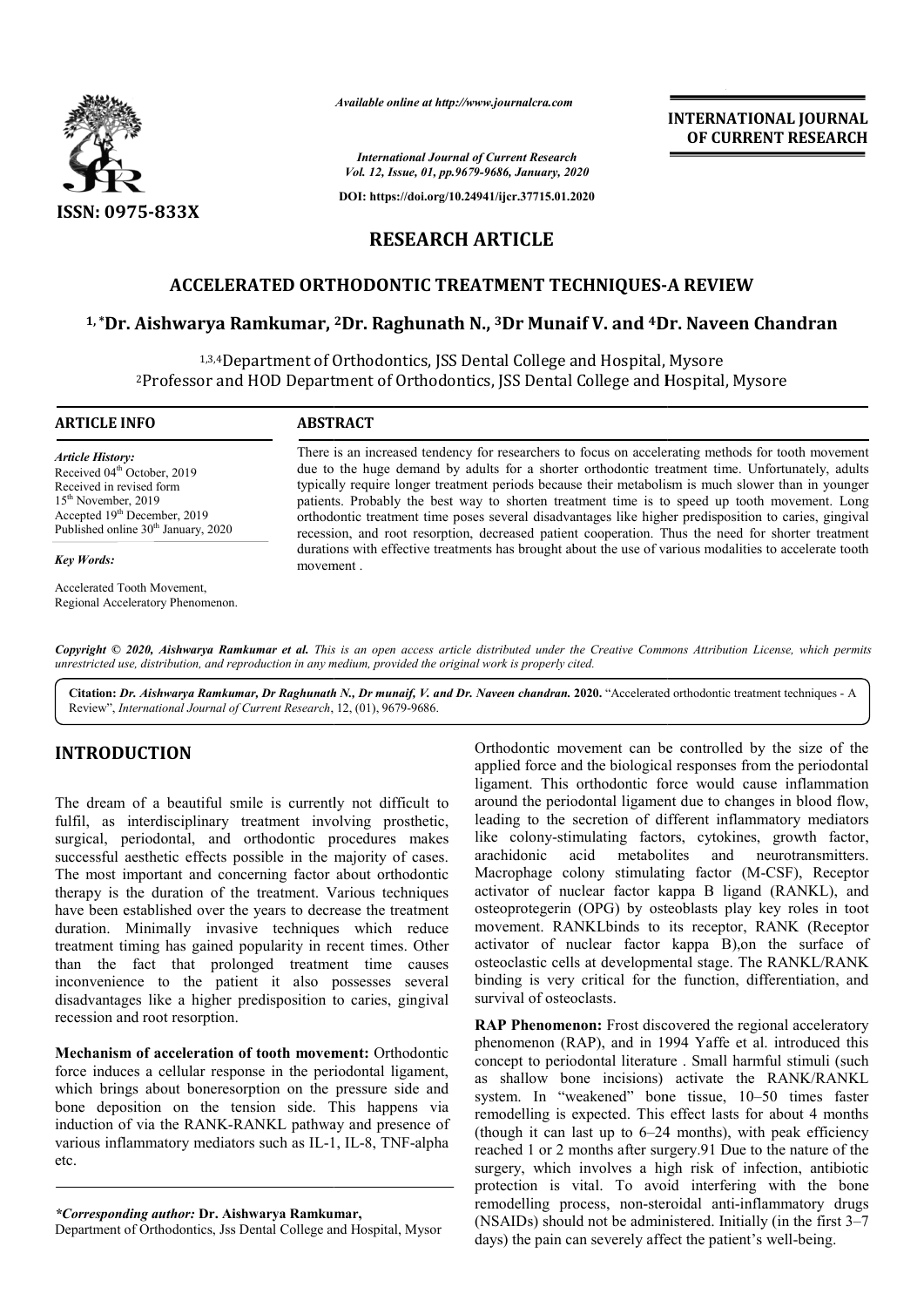

**Fig. 1. Effect of orthodontic force on tooth movement**

The regional acceleratory phenomenon (RAP) aphenomenondescribed by H. Frost in 1983, involving the temporary reduction of bone density as a result of harmful stimulus.

- The release of pro-inflammatory cytokines activating osteoclast progenitor cells as a result of harmful stimuli.
- Bone resorption caused by the action of mature osteoclasts. Bone density decreases by 10–50 times, making tissue much more susceptible to the action of orthodontic forces.
- Arrangement of the resorbed tissue by macrophages.
- The inflow of osteoblasts. Bone remineralization with teeth in new positions after 4 months



**Fig. 2. RAP phenomenon**

**Methods of accelerating tooth movement:** Methods of accelerating tooth movement can be classified into the following techniques



**Fig. 3. Classification of Accelerated orthodontic treatment techniques** 

#### **DRUGS**

**Parathyroid Hormone:** Parathormone (PTH) is a compound secreted by the parathyroid gland which binds to receptors on osteoblasts, activating them and leading to the expression of insulin-like growth factor 1 (IGF-1; somatomedin). This results in the proliferation of osteoblasts and, with the participation of the RANK ligand, osteoclast activation. Depending on the frequency of administration, PTH may stimulate bone formation (intermittent therapy) or its resorption (exposure longer than 1–2 years).Two 12-day studies in rats confirmed that intermittent administration of PTH accelerated the mesialization of the 1st molar 1.6 times after administration of a dose of 0.25 μg/100 g body weight into the subperiosteal area and 1.4 times as a result of subcutaneous administration of 4 μg/100 g m.c. However, another study by the same authors does not confirm the efficacy of intermittent therapy. Longterm research on the superiority of this method over other protocols is needed, as well as clinical trials. Nevertheless, it is important to consider chronic PTH intake when planning orthodontic treatment, e.g., in cases of severe osteoporosis.

**Vitamin D:** Another agent that may affect tooth movement is vitamin D. 1,25-dihydroxycholecalciferol is the most active metabolite of this vitamin. It mainly has an anabolic effect on the bone tissue (to a small extent also catabolic). Similarly, to PTH, sub-periosteal administration of vitamin D enhances the activity and proliferation of osteoblasts. These properties prompted researchers to design animal experiments attemptingto modify the course of orthodontic treatment. Collinset al. used calcitriol dissolved in DMSO (dimethyl sulfoxide)− a compound that readily penetrates cell membranes, as well as has a high solubility coefficient for vitamin D) − administered daily into the periosteum. After 3 weeks, the retraction range of the canines was 60% higher compared to the control group. Other researchers came to similar conclusions, this time testing the action of this vitamin on rats. They noticed an increased number of both osteoclasts and osteoblasts. After a daily oral dose of 0.25 μg of vitamin D, the mean difference in the retraction movement between the experimental group and the control group (who underwent orthodontic therapy without supplementation) was 1 mm/60 days. However, the use of a very low dose of the supplement in the study appears to be questionable (10 IU vs the daily recommendations of 1000–2000 IU).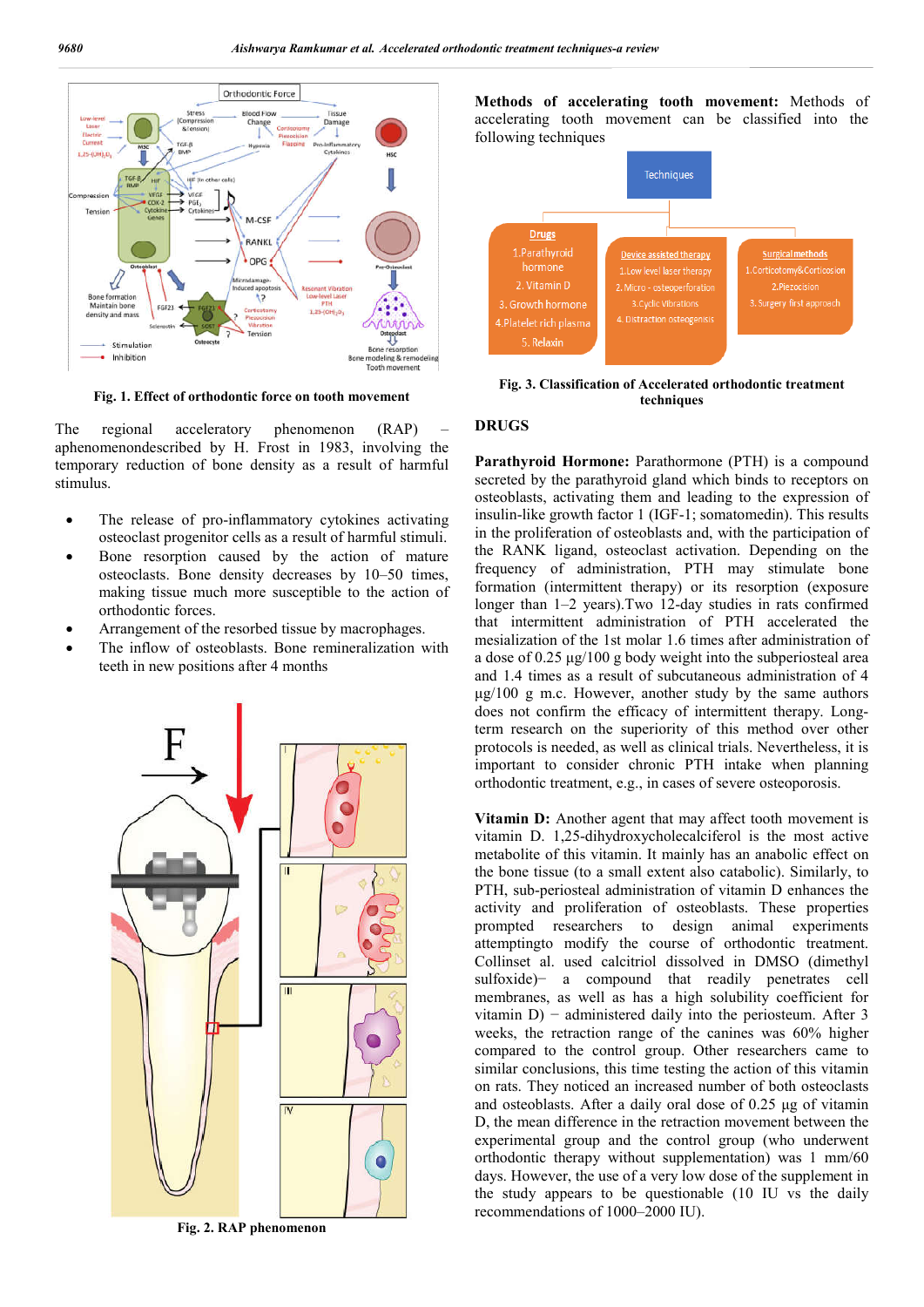**Growth hormone**: Growth hormone (GH), also called somatotropin, is secreted by the anterior lobe of the pituitary gland. It has a stimulating effect on bone growth and remodelling, and a deficiency results in pituitary dwarfism.



**Fig. 4. Vitamin D metabolism**

The action of GH is based directly on increase in the proliferation and differentiation of osteoblasts, as well as on induction of protein synthesis and mineralization. Ribeiro et al. assessed the modifying effect of growth hormone on the pace of tooth movement during experimental orthodontic treatment in rats. In their study, individuals from the experimental group were administered daily subcutaneous doses of growth hormone of  $\approx 0.033$  mg/kg, analogous to the dose used in humans. A day after the 1st dose was administered, a nickeltitanium spring was fixed between the incisor and the right 1st molar, exerting a force of 30 g. Growth hormone accelerated bone resorption (in the experimental group the highest number of osteoclasts was recorded as early as on the 3rd day, which was twice as high as in the control group on day 7), but it also delayed angiogenesis. This suggested that the activation of a device should be less frequent after GH administration. There are even recommendations to begin orthodontic therapy 12 12–24 months after GH administration, because only then will somatotropin stimulate the process of bone formation. As GH reduces the synchronization between resorption and bone apposition, this is not a method of high potential clinical relevancy.

**Platelet Rich Plasma**: Peripheral blood contains 94% of red blood cells (RBCs), 6% of platelets, and <1% of white blood cells (WBCs), while PRP contains 5% of RBCs, 1% of WBC, and 94% of platelets. PRPhas been applied in dentistry for its capability of enhancing osseointegration of a dental implant and augmentation of alveolar bone height in maxillary sinus lift a suitable PRP for orthodontic purposes should be inject able and has a long-lasting effect. To develop an inject PRP with a prolonged effect on the target tissue, a simple approach is to prepare the PRP without mixing with Calcium chloride and thrombin, so that it can be maintained in a liquid form and be inject table. A single injection of PRP lasts for 5 5– 6 months clinically. It has been observed clinically that the fastest rate of acceleration is during the second to fourth month tropin stimulate the process of bone formation. As GH<br>is the synchronization between resorption and bone<br>ion, this is not a method of high potential clinical<br>cy.<br>**t Rich Plasma**: Peripheral blood contains 94% of red<br>cells after the injection. The submucosal injection of PRP is a clinically feasible and effective technique to accelerate orthodontic tooth movement and at the same time, preserve the alveolar bone on the pressure side of orthodontictooth movement, and the optimal dose of PRP for the best clinical performance is 11.0–12.5 folds. njection. The submucosal injection of PRP is a<br>feasible and effective technique to accelerate<br>tooth movement and at the same time, preserve the<br>one on the pressure side of orthodontictooth<br>and the optimal dose of PRP for t





**Fig. 5. Platelet rich plasma plasma** 

**Relaxin:** Relaxin is a hormone which helps widening of the pubic ligaments in females during delivery; similarly, the presence of this hormone in cranial suture and PDL has been demonstrated. The role of relaxin is known for the remodelling of soft tissue rather than bone. Relaxin has the effect of increasing collagen at tension site and decreasing at pressure site. Experimental studies were performed on animal models and the authors concluded that the human relax in may not accelerate orthodontic tooth movement in rats; it can reduce the level of PDL, reduce the mechanical strength of PDL, and the level of PDL, reduce the mechanical strength of PDL, and increase mobility of the tooth at early time points. Mc Gorray and co-workers in their clinical trial found local doses of relax in might have been too low to affect tooth movement or shortterm relapse. **axin:** Relaxin is a hormone which helps widening of the idea idea in the females during delivery; similarly, the sence of this hormone in cranial suture and PDL has been nonstrated. The role of relaxin is known for the re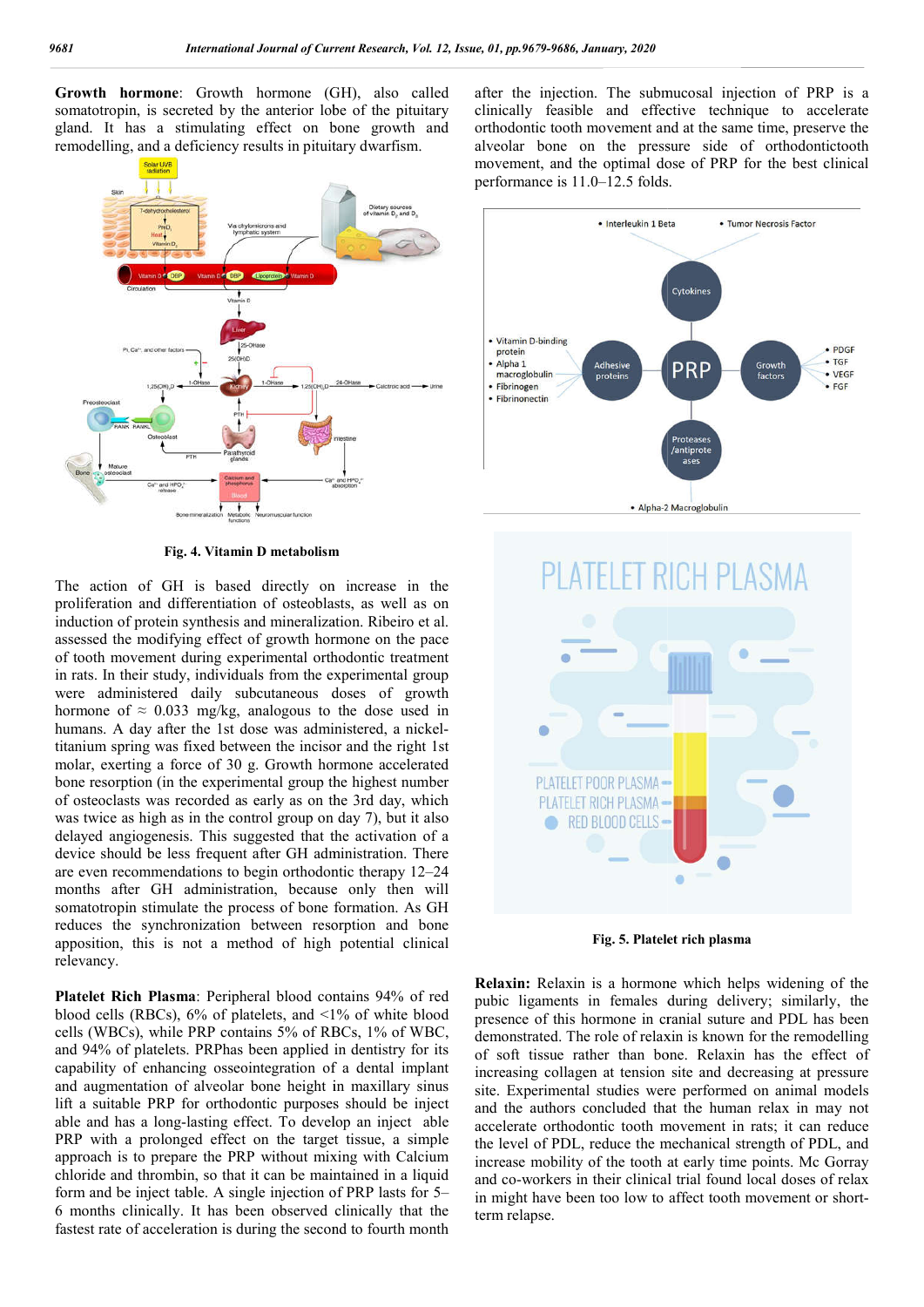**Beta -2 adrenergic agonists:** There is a very specific periodontal microenvironment between the tooth and the bone that requires further description. It consists of collagen fibres, cells and tissue fluid acting as a force absorber. The ligaments are strongly innervated: they contribute to the transmission of pain, modification of the immune response and bone remodelling. During orthodontic treatment mechanical force acting on the tooth is transmitted to these ligaments. Periodontal cells stimulate the biological response (e.g., by increasing the amount of Y-neuropeptide-containing fibre, substance P or calcitonin gene-related peptide).This is confirmed by the impossibility of moving ankylotic teeth, which are deprived of periodontal fibres due to direct connection with the bone. Periodontal ligaments are formed from the cranial neural crest differentiating inembryonic stem cells. Due to their origins, they express β2-adrenergic receptors and, through the RANK receptor system, stimulate osteoblasts to undergo osteoclastogenesis. The available studies involving β2-adrenergic agonists are based on direct evidence (stimulation of receptors with agonists, e.g., isoproterenol) or indirect observations (similar inhibition of the sympathetic system after using propranolol).

### **DEVICE ASSISTED THERAPY**

**Photo biomodulation**: This technique can be characterized by a very limited invasiveness. It involves the exposure of tissues to the effects of red light of a therapeutic wavelength (600– 1200 nm). These wavelengths reduce absorption of the light by haemoglobin and water and allow it to reach the deeper soft tissue and the alveolar bone. The resulting stimulation may have potentially positive effects on the production of adenosine triphosphate (ATP). On the other hand, increasing the activity of cells leads to increased bone metabolism in situ, which creates favourable conditions for the movement of teeth. Therapy with light can be divided into 2 basic types: lowintensity lasers (LIL), producing coherent light, and lightemitting diodes (LED), which are sources of incoherent light. Most authors agree that the cellular response depends primarily on the wavelength and the dose of light. Most studies indicate a significant increase in the rate of tooth movement. In these studies, gallium-aluminium-arsenide (Ga-Al-As) lasers were used, and the length of light wave was on average 820 nm.



**Fig. 6. Photobiomodulation**

**Micro-osteoperforation:** This is considered the least invasive treatment modality using the RAP phenomenon. The goal is to further minimize soft tissue damage. Perforations are made in the bone through the mucous membrane, with the aim of accelerating orthodontic movement. Micro-osteoperforations can also be combined with standard corticotomy or the PAOO

technique. The device used during the treatment was designed by Propel Orthodontics (Ossing, USA). It is intended for single use only. It perforates both the attached gingiva and the mucous membrane. Clinically, the use of microosteoperforations significantly increases the expression of cytokines, which leads to a 60% shorter treatment time compared to a control group, and 2.3 times faster retraction of canines. The procedure itself is described as effective, convenient, and less invasive than standard corticotomy.



**Fig. 7. Micro-osteoperforation**

Corticotomy and other attempts at surgical acceleration of tooth movement are documented in a large number of scientific publications. Despite the different levels of invasiveness, they have similar effectiveness,

**Cyclic Vibrations**: The use of cyclic vibratory method is to place light alternating forces on the teeth via mechanical radiations. The initial response of cells to mechanical stress in vitro appears within 30 minutes. Signals from the force sensor and the accelerometer are transferred into the vibration controller. The amplified signal is then transferred to the vibrator, causing its excitation.

The vibration was applied by the control signal through the power amplifier controlled by the output signal from the accelerometer, thereby maintaining the acceleration at 1.0 meter per square second (m/s2). A vibration-imposed system consists of a vibration controller, charge amplifier, vibrator, force sensor and accelerometer. The top of the vibrator is fixed on the tooth with an adhesive. The vibration tests were carried out for 5 minutes, and the resonance curves were displayed as frequency-force relationships on the monitor of the vibration controller. Clinical trials were conducted by various researchers on human population using oral vibrating devices such as Accledent TM, Accele Dent® and electric tooth brushes and found to be effective in increasing the rate of tooth movement.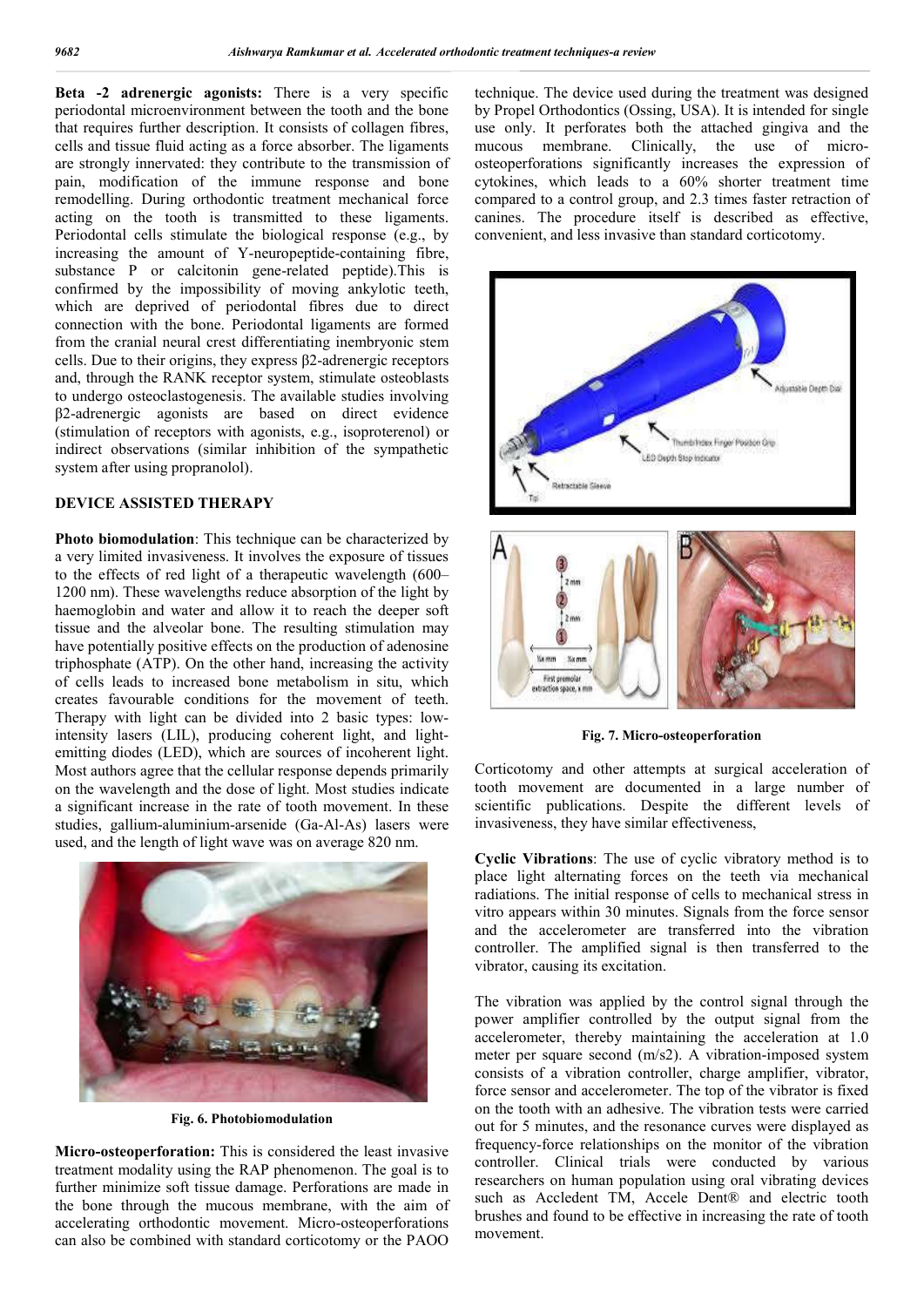

**Fig. 8. Acceledent** 

**Periodontal Distraction:** Distraction osteogenesis was used as early as 1905 by Codivillaand was later popularized by the clinical and research studies of Ilizarov (1988) in Russia. A horizontal mucosal incision was made parallel to the gingival margin of the canine and the premolar beyond the depth of the vestibule. Cortical holes were made in the alveolar bone with a small, round, carbide bur from the canine to the second premolar, curving apically to pass 3 to 5 mm from the apex. A thin, tapered, fissure bur was used to connect the holes around the root. Fine osteotomes were advanced in the coronal direction. The first premolar was extracted and the buccal bone removed between the outlined bone cut at the distal canine region anteriorly and the second premolar posteriorly. Larger osteotomes were used to fully mobilize the alveolar segment that included the canine by fracturing the surrounding spongious bone around its root off the lingual or palatal cortex. The buccal and apical bone through the extraction socket and the possible bony interferences at the buccal aspect that might be encountered during the distraction process were eliminated or smoothened between the canine and the second premolar, preserving palatal or lingual cortical shelves. The palatal shelf was preserved, but the apical bone near the sinus wall was removed, leaving the sinus membrane intact to avoid interferences during the active distraction process. Osteotomes along the anterior aspect of the canine were used to split the surrounding bone around its root from the palatal or lingual cortex and neighbouring teeth. The transport dentoalveolar segment that includes the canine also includes the buccal cortex and the underlying spongy bone that envelopes the canine root, leaving an intact lingual or palatine cortical plate and the bone around the apex of the canine. The incisionis closed with absorbable sutures, and an antibiotic and a nonsteroidal anti-inflammatory drug is prescribed for five days.



**Fig. 9. Periodontal Distraction** 

**Electromagnetic fields**: Electromagnetic fields have a proven effect on cell membrane permeability.3 They can be divided into static magnetic fields (SMF) and pulsed electromagnetic fields (PEMF). Both types have been used in general medicine for many years. A SMF can contribute to the healing process after an osteotomy, can stimulate bone remodelling, or prevent bone volume decrease after surgical intervention or implantation. In the field of orthodontics, it has been used for many years as an element supporting active therapy or even as an independent procedure. It may be of certain clinical benefit during space closure, intrusion, forced extrusion of impacted teeth, and palatal expansion. An analysis of the few available animal studies concludes that in order to accelerate tooth movement, a field with a flux density of 460 mT should be used. Sakata et al. came to this conclusion analysing the previous experiment of Tangka et al., who, while using the intensity of 10 mT, did not observe clinically satisfactory results.

A PEMF, by stimulating osteoblasts to proliferate and differentiate, as well as increasing the production of alkaline phosphatase and regulating calcium metabolism, can improve the treatment of bone fractures, osteonecrosis and osteoporosis, among other things. According to Bassett's research, therapeutic application of magnetic fields results in the creation of cellular tension similar to that which is induced during mechanical deformation of the bone (e.g., during the movement of the teeth).Studies on a rat model have shown that the support of active orthodontic elements operating with a force of about 20 g, both using a PEMF of 1.8 mT (or 1.5 mT) and a Nd-Fe-B magnet (neodymium), increases the distance a tooth can be moved. Stark and Sinclair and Showkatbakhsh et al. also confirmed the accelerating action of PEMF.

The clinical trial by Showkatbakhsh et al., assessed the distalization of the canine after 1st premolar extraction, using a removable PEMF-generating device with an intensity of 0.5 mT and a frequency of 1 Hz.49 After 6 months, the difference in movements between the test and control groups was  $1.57 \pm 0.83$  mm. Dogru et al. performed an experiment on rats comparing a PEMF to a sinusoidal field. In both cases, they observed positive effects. However, the authors pointed out that due to differences in size and physiology, predicted results on the human body should be extrapolated with caution. Information regarding the lag phase in orthodontic tooth movement (the phase of clearing hyalinized fibres from the pressurezone) is also important. It can be hypothesized that electromagnetic field therapy can shorten the lag phase (due, among other things, to earlier formation and removal of hyalinized tissue).

#### **Surgical Techniques**

**Principle:** Direct injury to the both alveolar bones (maxillary arch and mandibular arch) AOTM by inducing regional acceleratory phenomenon (RAP), as a woundhealing process, which is the basis for clinical procedures such as corticotomy-assisted orthodontics, piezocisionaided orthodontics, and surgery-first orthodontics. Bichlmayr introduced a surgical technique for rectification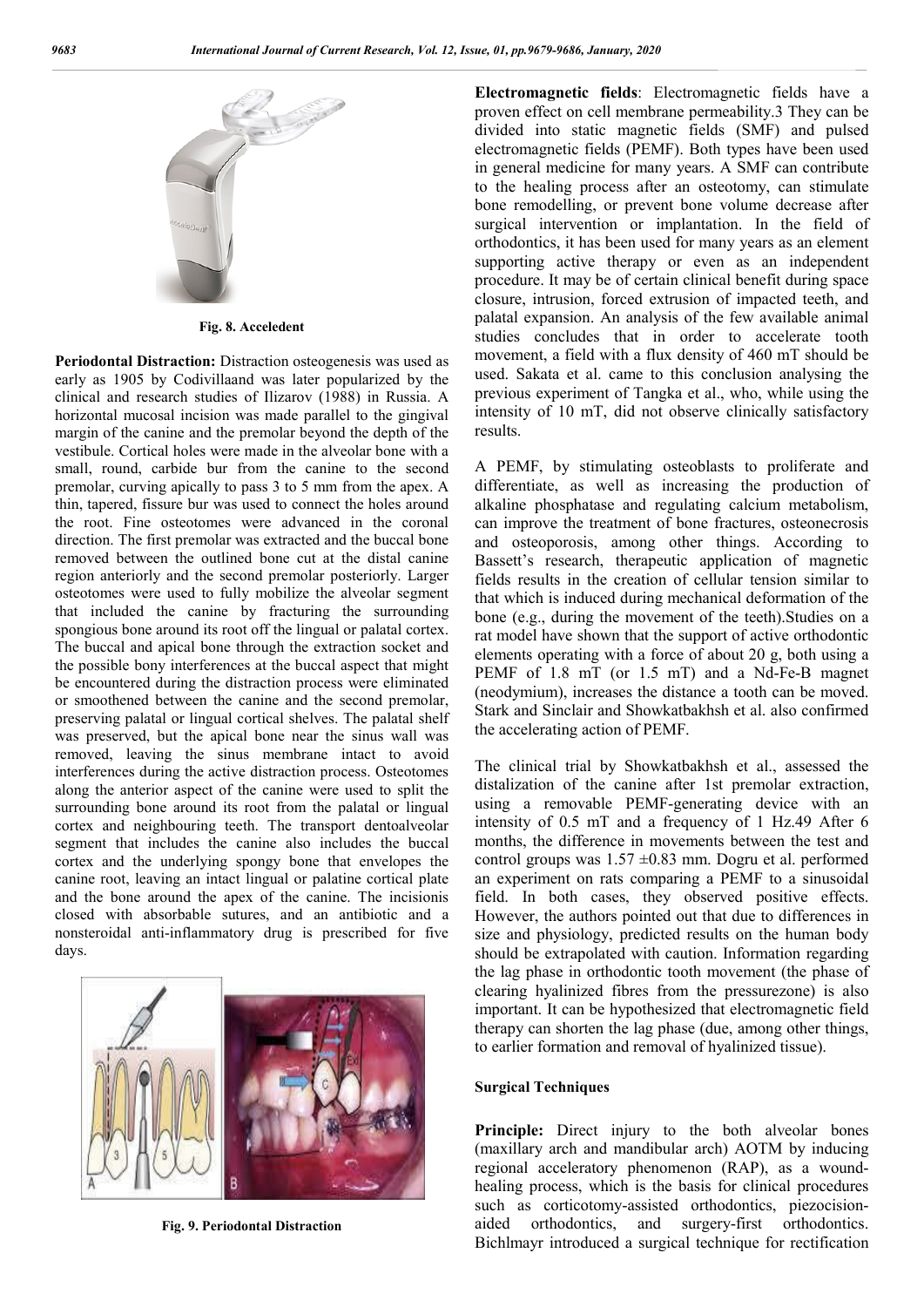of severe maxillary protrusion with available orthodontic appliances. Wedges of alveolar bone were removed to decrease the volume of the bone through the radicular parts of the maxillary teeth in anterior region. Kolesuggested a technique of creating bony blocks (bone-teeth unit) through the corticotomy to enhance the faster tooth movement. For the next fifty years this concept prevailed until Wilcko and co-workers reported atransient demineralization remineralization procedure enchanting after corticotomy, which was termed as aperiodontally accelerated osteogenic orthodontics (PAOO).



**Fig. 10. Effects of Surgical Techniques** 



**Fig 11: Diodontids**



**Fig. 12. Piezocision**

The PAOO is an amalgamation of selective decortications and facilitated orthodontic techniques along with alveolar augmentation. This procedure increases the alveolar bone volume after orthodontic treatment by using bone grafts consists of decalcified freeze-dried bone allograft (DFDBA).

This technique decreases the treatment time to 33% the time of conventional treatment duration in orthodontics. This concept was based on a similar technique, which was described as regional acceleratory phenomena (RAP) earlier. This method is a local response to a lethal stimulus that describes a process of tissue formation faster than the usual local regeneration process. Enhancing a variety of healing stages, this RAP makes healing occur 2-10 times earlier than regular healing . However, this is an old technique and very invasive hence, this was accepted by all patients. Hence, latest procedures like corticision, piezosurgery, fiberotomy and corticision, piezosurgery, fiberotomy and microosteoperforations had demonstrated. Bone is surgically wounded so as to initiate a localized inflammatory response. The presence of cytokines andchemokines through prostaglandin E2 pathway and the RANK/RANKL pathway causes differentiation of osteoclasts which leads to bone resorption and thus AOTM is possible. It has been reported that this effect lasts for 4 months and this method needs to be repeated, in case faster tooth movement in further if required.

#### **The techniques used mainly are:**

**Corticotomy:** The conventional corticotomy procedure involves elevation of full thickness mucoperiosteal flaps, buccally and/or lingually, followed by placing the corticotomy cuts using either micro motor under irrigation, or piezosurgical instruments. This can be followed by placement of a graft material, wherever required, to augment thickness of bone. In 2001, Wilckoetal reported that a surface-computed tomographic evaluation of corticotomized patients clearly showed a transient localized demineralization-remineralization process consistent with the accelerated wound-healing pattern of the regional acceleratory phenomenon.

#### **Advantages**

- It has been proven successfully by many authors, to accelerate tooth movement.
- Bone can be augmented, thereby preventing periodontal defects, which might arise, as a result of thin alveolar bone.

#### **Disadvantages**

- High morbidity associated with the procedure.
- Invasive procedure.
- Chances of damage to adjacent vital structures.
- Post-operative pain, swelling, chances of infection,
- a vascular necrosis.
- Low acceptance by the patient.

Park et al in 2006, and Kim et al in 2009, introduced the corticison technique, as a minimally invasive alternative to surgically injure the bone without flap elevation.

Piezocision: To reduce the morbidity associated with conventional corticotomy, Dibart et al in 2009, introduced a flapless method of corticotomy, using piezosurgery. In the technique described by them, the surgery was performed 1 week after placement of orthodontic appliance, under local anaesthesia. Gingival vertical incisions, only buccally, were made below the interdental papilla, as far as possible, in the attached gingiva using a No.15 scalpel. These incisions need to be deep enough so as to pass through the periosteum, and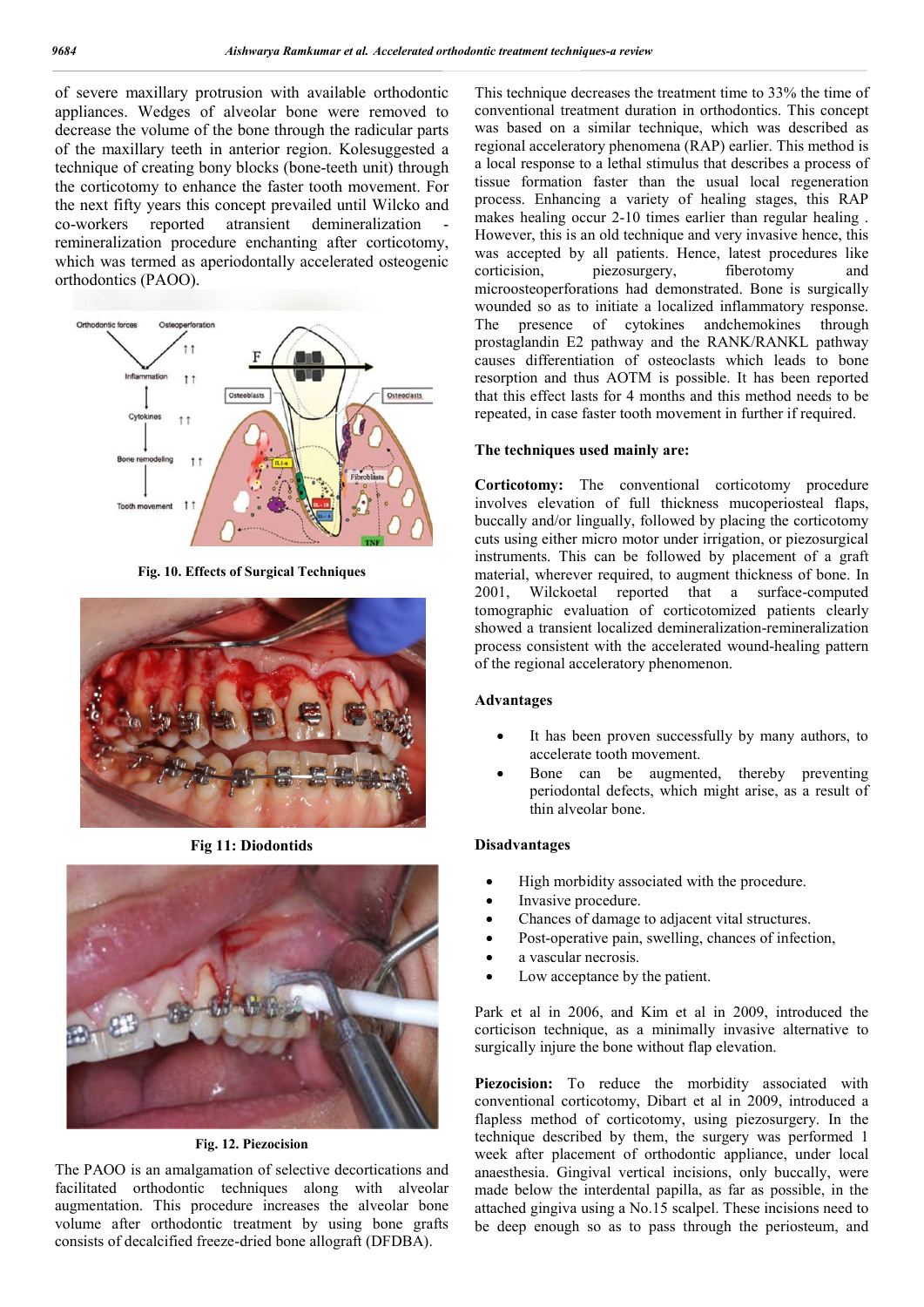contact the cortical bone. Next, using ultrasonic instrumentation (they used a BS1 insert Piezotome), to perform the corticotomy cuts to a depth of 3 mm through the previously made incisions. At the areas requiring bone augmentation, tunnelling is performed using an elevator inserted between the incisions, to create sufficient space to accept a graft material. No suturing is required, except for the areas, where the graft material needs to be stabilized. Patient is placed on an antibiotic, mouthwash regimen.

#### **Advantages**

- Minimally invasive.
- Better patient acceptance.

#### **Disadvantages**

- Risk of root damage, as incisions and corticotomiesare "blindly" done.
- To reduce the risk of root damage, however, Jorge et al in 2013,14 suggested a method, called MIRO (Minimally Invasive Rapid Orthodontic procedure) by using metal wire as a guide to placement of the incisions, and subsequently the corticotomy cuts. He placed metal guides in between each tooth, perpendicular to the main arch wire, and took digital radiographs, to ensure that the metal guides did not project over the tooth roots. Once this was confirmed, incisions and piezoelectric corticotomy was done using the pins asa guide.

**Surgery first approach:** Surgery-first orthodontics is a strategy to significantly shorten treatment duration for patients who need orthognathic surgery to correct a severe dentofacial deformity. Traditional comprehensive orthodontic orthognathic surgery treatment starts with orthodontic treatment to align the teeth and decompensate the dentition to prepare for optimum correction of skeletal discrepancies. After surgery, orthodontic treatment is needed to settle the occlusion and refine the finishing. Typically, the total treatment time is about 24 to 30 months. Studies have shown that tooth movement after orthognathic surgery is much faster than with routine orthodontic treatment, which can be attributed to RAP stimulated by the surgical wound to the bone. Careful patient selection is required to perform surgery-first orthodontics and should follow certain guidelines and procedures.

#### **Conclusion**

Fixed orthodontics could last for 24 to 36 months which further poses the risk of complications associated with the treatment such as external root resorption, periodontal problems and patient compliance. Orthodontists are persistently motivated towards developing potential strategies to enhance the rate of orthodontic tooth movement.

### **REFERENCES**

- Alikhani M, Raptis M, Zoldan B, et al., 2013. Effect of microosteoperforationson the rate of tooth movement. *Am J Orthod Dentofacial Orthop.,*144:639–648.
- Al-Sayed Hasan MMA, Sultan K, Hamadah O. 2017. Lowlevel laser therapy effectiveness in accelerating orthodontic tooth movement: A randomizedcontrolled clinical trial. *Angle Orthod.,* 87:499–504.
- Bassett CA. Beneficial effects of electromagnetic fields. J Cell Biochem.1993;51:387–393.
- Cao H., Kou X., Yang R. et al., 2014. Force-induced Adrb2 in periodontalligament cells promotes tooth movement. *J Dent Res.,* 93:1163–1169.
- Charavet C, Lecloux G, Bruwier A, et al., 2016. Localized piezoelectric alveolardecortication for orthodontic treatment in adults: A randomizedcontrolled trial. *J Dent Res., 9*5:1003–1009.
- Darendeliler MA, Sinclair PM, Kusy RP. The effects of samariumcobaltmagnets and pulsed electromagnetic fields on tooth movement. *Am J Orthod Dentofacial Orthop*. 1995;107:578–588.
- Darendeliler MA, Zea A, Shen G, Zoellner H. Effects of pulsed electromagneticfield vibration on tooth movement induced by magneticand mechanical forces: A preliminary study. Aust Dent J.2007;52:282–287.
- Dibart S., Keser EI., 2014. Piezocision™. In: Brugnami F, Caiazzo A, eds. Orthodontically Driven Corticotomy: Tissue Engineering to Enhance Orthodontic and Multidisciplinary Treatment. Hoboken, NJ: JohnWiley & Sons.
- Dubravko P, Ravikumar A, Vishnu R, Gakunga PT. Cyclic loading (vibration) accelerates tooth movement in orthodontic patients: A doubleblind, randomized controlled<br>trial. Semin Orthod. 2015;21:187-194.doi: trial. Semin Orthod. 2015;21:187–194.doi: 10.1053/j.sodo.2015.06.005
- Fitzsimmons RJ, Ryaby JT, Magee FP, Baylink DJ. Combined magneticfields increased net calcium flux in bone cells. Calcif Tissue Int.1994;55:376–380.
- Frost MH. 1989. The biology of fracture healing: An overview for clinicians. Part I. *ClinOrthop Relat Res.,* 248:283– 293.
- Hwang HS, Lee KH. 2001. Intrusion of over erupted molars by corticotomyand magnets. *Am J Orthod Dentofacial Orthop.,* 120:209–216.
- Kacprzak, A. Strzecki. A. Accelerating orthodontic treatment: A review
- Kale S, Kocadereli I, Atilla P, Aşan E. 2004. Comparison of the effectsof 1,25 dihydroxycholecalciferol and prostaglandin E2 on orthodontictooth movement. *Am J Orthod Dentofacial Orthop.*, 125:607–614.
- Kawasaki K, Shimizu N. 2000. Effects of low-energy laser irradiation onbone remodeling during experimental tooth movement in ratsLasers Surg Med., 26:282–291.
- Kim SJ, Park YG, Kang SG. 2009. Effects of Corticision on paradentalremodeling in orthodontic tooth movement. *Angle Orthod.,* 79:284–291.
- Kim YD, Kim SS, Kim SJ, Kwon DW, Jeon ES, Son WS. 2010. Low-level laser irradiation facilitates fibronectin and collagen type I turnover duringtooth movement in rats. *Lasers Med Sci.,* 25:25–31.
- Köle H. 1959. Surgical operations of the alveolar ridge to correct occlusalabnormalities. *Oral Surg Oral Med Oral Pathol.,* 12:515–529.
- Kondo M., Kondo H., Miyazawa K., Goto S., Togari A. 2013. Experimental tooth movement-induced osteoclast activation is regulated bysympathetic signaling. Bone. 52:39–47.
- Kotani H, Kawaguchi H, Shimoaka T, et al., 2002. Strong static magnetic field stimulates bone formation to a definite orientation in vitroand in vivo. *J Bone Miner Res.,* 17:1814–1821.
- Landry PS, Sadasivan KK, Marino AA, Albright JA. 1997. Electromagnetic fields can affect osteogenesis by